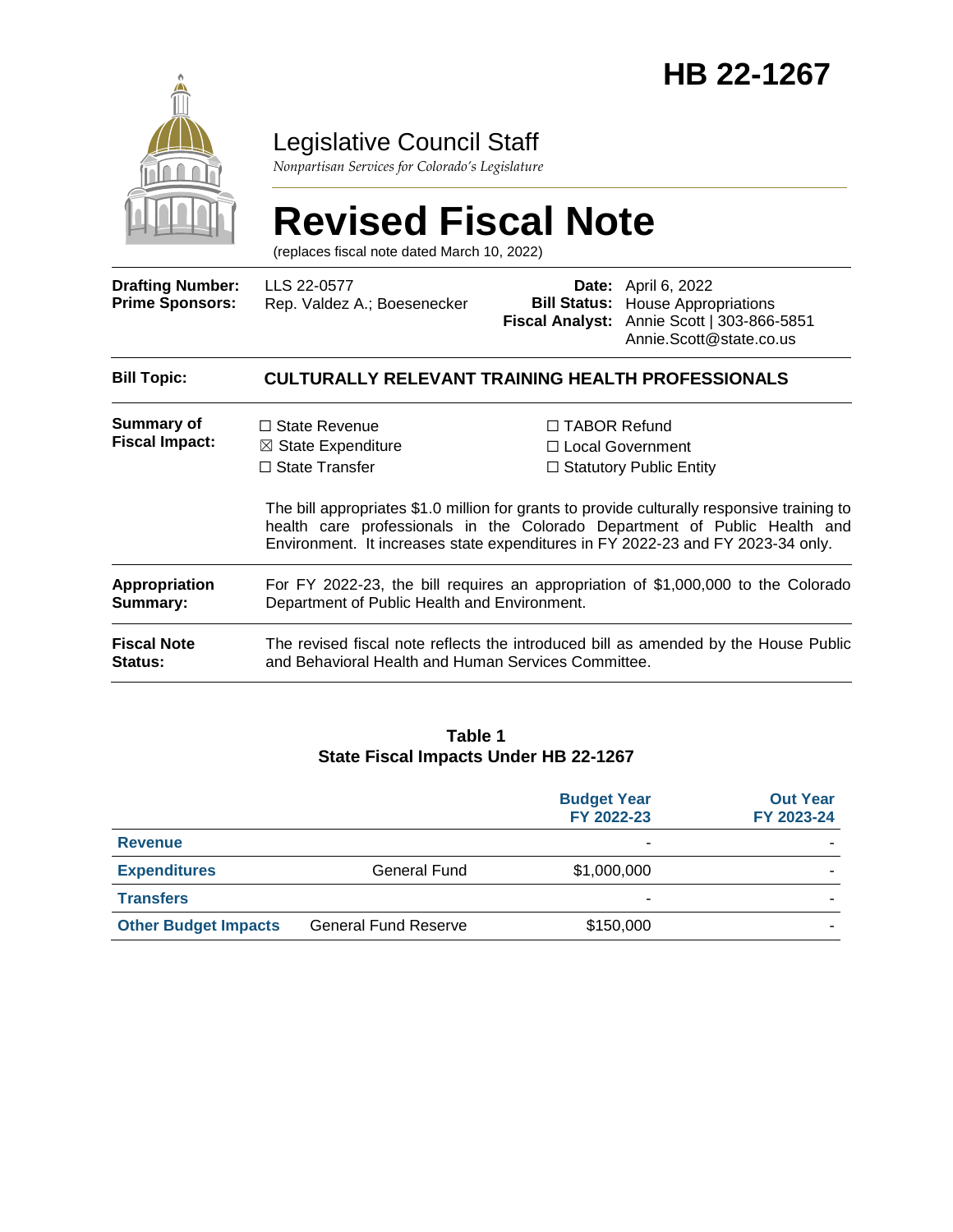Page 2

# Page 2<br>April 6, 2022 **HB 22-1267**

# **Summary of Legislation**

The bill requires the Office of Health Equity (OHE) in the Colorado Department of Public Health and Environment (CDPHE) to create a grant program by January 1, 2023, to provide culturally responsive training to health care professionals. The OHE must contract with a third-party administrator that will issue grant applications for nonprofit entities and statewide associations of health care providers that wish to develop the training, and submit a list of qualified applicants to the Health Equity Commission (commission). The commission will then select the grant recipients.

The OHE will provide information about the training and the grant program to each regulatory board in the Division of Professions and Occupations (DPO) in the Department of Regulatory Agencies (DORA). The DPO is required to provide information about the training to health care professionals at the time of issuance or renewal of a license, certificate, or registration.

The General Assembly is required to appropriate \$1.0 million to the CDPHE in FY 2022-23 for the administration of the grant program. Any unexpended funding may be used by the CDPHE in subsequent fiscal years without further appropriation for the grant program.

# **State Expenditures**

The bill increases state expenditures in the CDPHE by \$1.0 million over FY 2022-23 and FY 2023-24 from the General Fund. Expenditures are shown in Table 2 and detailed below.

| <b>Cost Components</b>                             |       | FY 2022-23 | FY 2023-24 |
|----------------------------------------------------|-------|------------|------------|
| <b>Department of Public Health and Environment</b> |       |            |            |
| Third-party Administrator                          |       | \$75,000   |            |
| <b>Grant Awards</b>                                |       |            | \$885,000  |
| Process and Outcomes Evaluator                     |       | ۰          | \$40,000   |
|                                                    | Total | \$75,000   | \$925,000  |

#### **Table 2 Expenditures Under HB 22-1204**

<sup>1</sup>*Centrally appropriated costs are not included in the bill's appropriation.*

**Colorado Department of Public Health and Environment.** In FY 2022-23, the CDPHE will contract with a third-party administrator to manage the grant program. The fiscal note assumes that the CDPHE will utilize the remaining funds in FY 2023-24 to provide grant awards to the selected nonprofit entities and to contract with a process and outcomes evaluator to evaluate the efficacy of the training. To the extent that the funds allocated for grant awards and the process and outcomes evaluation are not expended in their entirety during FY 2023-24, these funds will be utilized for the same purpose in future fiscal years.

**Department of Regulatory Agencies.** Workload in the DPO will increase to notify health care professionals of the training upon issuance or renewal of the professional's license, certificate, or registration. No change in appropriations is required.